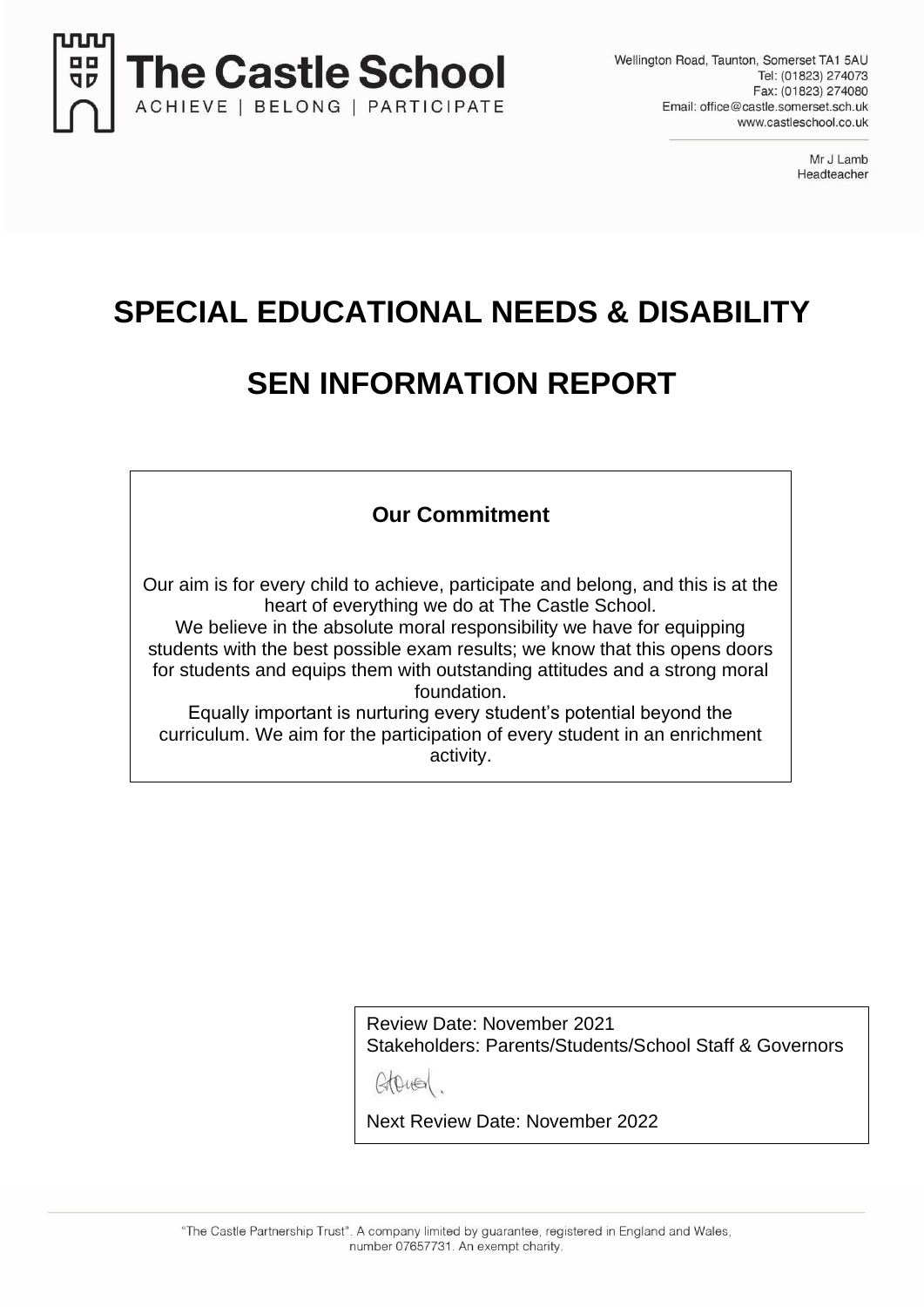## **What is the Somerset Local Offer?**

The Local Offer has been produced as a joint effort between Somerset County Council and Somerset Parent Carer Forum and young people's groups in schools and in colleges as well as through commissioned activity through Compass Disability.

The Children and Families Act came into effect in September 2014 and local authorities now publish and keep under review information about services they expect to be available for children and young people with special educational needs aged 0 to 25. This is the Local Offer.

The intention is that the Local Offer will improve choice and transparency for families. It will also be an important resource for professionals in understanding the range of services and provision in the local area. By bringing together all the relevant information on services, and through a feedback facility, it will also inform the joint commissioning, by agencies, for children and young people with special educational needs and disabilities.

The Local Offer provides a basis for the local authority to work with children and young people, parent carers, other agencies, and the voluntary and community sector, to develop the offer and keep it under review. This is co-production.

The Local Offer includes information about the provision available in Somerset for children and young people with special educational needs, and those for whom the local authority is responsible, regardless of whether or not they have Education, Health and Care Plans.

The Local Offer covers:

- education, health and care provision for children and young people with SEN and/or disability
- arrangements for identifying and assessing children and young people with SEN, including arrangements for requesting an EHC needs assessment
- other education provision (outside of schools or colleges, such as sports or arts provision) training provision – including apprenticeships
- arrangements for travel to and from schools, post 16 institutions and early years providers
- support to help children and young people in moving between phases of education and to prepare for adult life
- sources of information, advice and support in the area relating to SEN, parent carer forums, support groups, childcare and leisure activities
- arrangements for making complaints, for resolving disagreements, mediation and parents' and young people's right to appeal

The Somerset Local Offer was first published on 1 September 2014. We are ambitious that the Local Offer should become increasingly comprehensive and be continually refined to be more user-focused. It will be regularly reviewed and we are keen to receive feedback on both positive and negative aspects of the Local Offer to support its effective development, and ensure its continued usefulness.

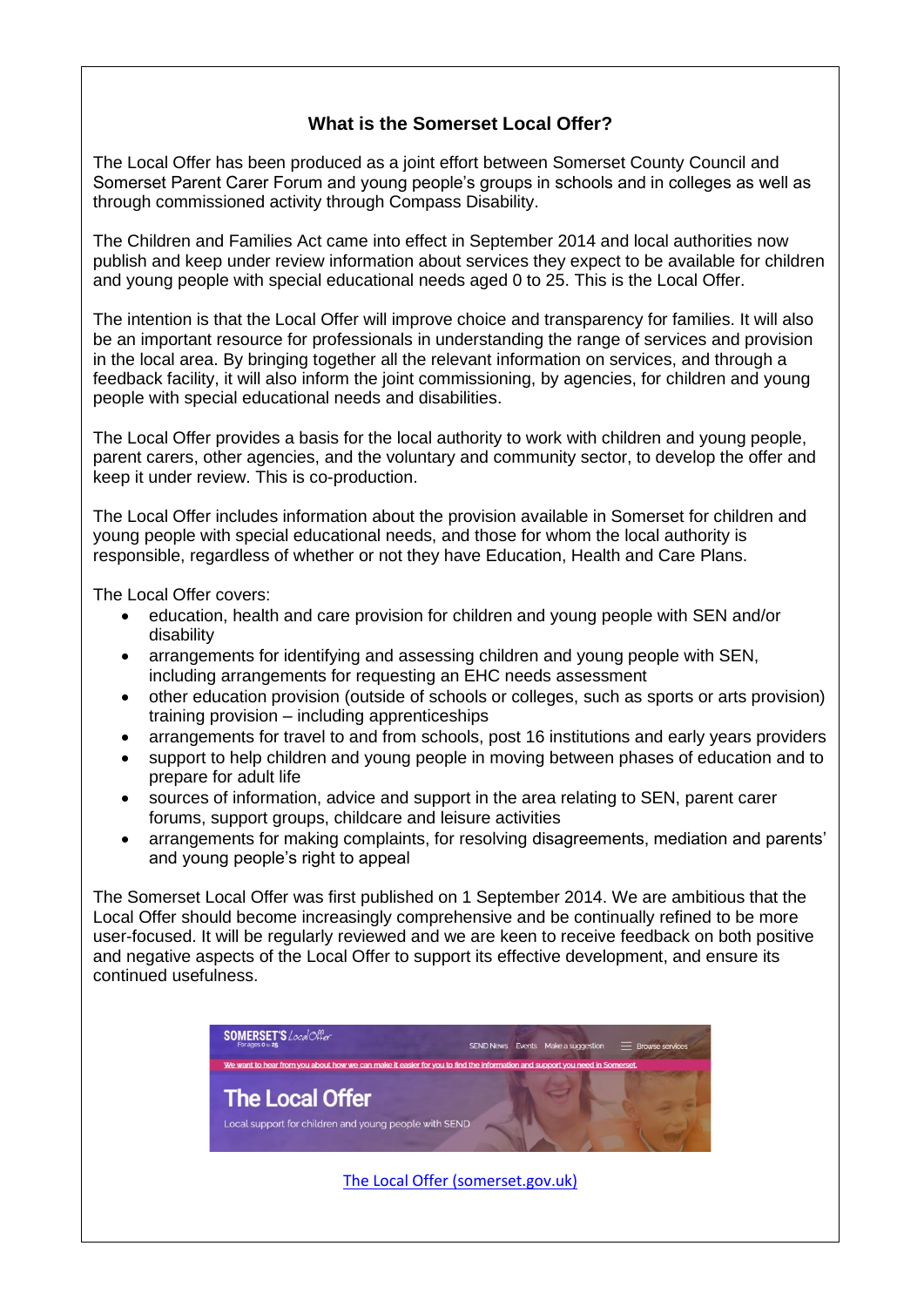|                                                                                      | <b>Universal</b>                                                                                                                                                                                                                                                                                                                                                                                                                                                                                                                     | <b>SEN Support</b>                                                                                                                                                                                                                                                                                                                                                                                                                                                                                                                                                                                                                    | <b>High Needs</b>                                                                                                                                                                                                                                |
|--------------------------------------------------------------------------------------|--------------------------------------------------------------------------------------------------------------------------------------------------------------------------------------------------------------------------------------------------------------------------------------------------------------------------------------------------------------------------------------------------------------------------------------------------------------------------------------------------------------------------------------|---------------------------------------------------------------------------------------------------------------------------------------------------------------------------------------------------------------------------------------------------------------------------------------------------------------------------------------------------------------------------------------------------------------------------------------------------------------------------------------------------------------------------------------------------------------------------------------------------------------------------------------|--------------------------------------------------------------------------------------------------------------------------------------------------------------------------------------------------------------------------------------------------|
| 1. How does the school<br>know if students<br>need extra help?                       | Through information given from the Primary<br>school before the Year 6 students transfer to<br><b>The Castle School</b><br>Screening for reading and spelling beginning in<br>$\bullet$<br>the September of Year 7 & reassessed in Yr8<br><b>Yr9 Access Arrangement assessments</b><br><b>Observations</b><br>Teacher feedback<br>Parental & student concerns<br>Form Tutor and Head of House concerns<br>Concerns from other staff such as Pastoral<br>Support Assistants, Welfare Officer and TAs<br>• Interim Assessment analysis | The definition of Special Educational Needs<br>(SEN) is: A child or young person with a<br>learning difficulty or disability which calls for<br>special educational provision to be made for<br>them. A young person has a learning difficulty<br>or disability if he/she has (a) a significantly<br>greater difficulty in learning than the majority of<br>others of the same age: or (b) has a disability<br>which prevents or hinders him/her from making<br>use of educational facilities of a kind generally<br>provided for others of the same age in<br>mainstream schools. Clause 20 Children and<br>Families Act, June 2014. | Any student who has specific needs<br>will have full access to an appropriate<br>curriculum; individualised where<br>necessary, and will be encouraged to<br>fully participate in extra-curricular<br>activities with support if appropriate.    |
| 2. What should I do if I<br>think my child may<br>have special<br>educational needs? | In the first instance contact your child's Form Tutor/Head<br>of House. He/she may be able to address your concerns<br>or may put you in touch with the Special Educational<br><b>Needs Coordinator:</b><br>Mrs C Owen<br>01823 274073<br>office@castle.somerset.sch.uk                                                                                                                                                                                                                                                              |                                                                                                                                                                                                                                                                                                                                                                                                                                                                                                                                                                                                                                       |                                                                                                                                                                                                                                                  |
| 3. What provision is<br>there for students<br>with special<br>educational needs?     | School staff will support students at a level appropriate<br>to their needs through effective personalisation in the<br>classroom. This is constantly reviewed & monitored by<br>SENCo (National Award for SEN Provision &<br>Attachment Lead in School), SEMHCo (Licensed Thrive<br>Practitioner, Team Teach Tutor, Emotion Coach) &<br>Specialist Teacher (PGDip SpLD: AMBDA affiliated) as<br>the child develops and makes progress.<br>Morning Intervention - teacher/parent & student referral                                  | Students requiring more specific intervention to<br>access the curriculum may be supported in a<br>range of ways, for example<br>Individual or small group literacy and<br>numeracy programmes<br>Individual or small group social and<br>$\bullet$<br>emotional development programmes<br>In-class support from a teaching<br>assistant<br>Individual programmes to meet<br>specific needs                                                                                                                                                                                                                                           | Some students with complex needs<br>require a fully personalised<br>curriculum and support programme.                                                                                                                                            |
| 4. How will I know how<br>my child is making<br>progress?                            | As a parent/carer you will receive:<br>Interim Assessment (IA) and a full report,<br>$\bullet$<br>including negotiated 'next steps' between the<br>child, parent, teachers and Learning Support -<br>aiming to help the child make progress<br>Parent-Teacher evenings<br>Information about rewards and sanctions                                                                                                                                                                                                                    | In addition, you may also be involved in:<br><b>Annual SEN Review</b><br>$\bullet$<br>PEP meeting (held for identified<br>students in Care), which ensures that<br>additional Pupil Premium monies are<br>appropriately targeted.<br>Early help Assessment Review<br>Meetings (EHA).<br><b>Home Contact Book</b>                                                                                                                                                                                                                                                                                                                      | In addition, you may also be involved<br>in:<br><b>Annual Review/Multi-</b><br>$\bullet$<br>Professional Meeting, which<br>includes opportunities for the<br>views of parents/carers and<br>the child relating to Progress,<br>Need & Provision. |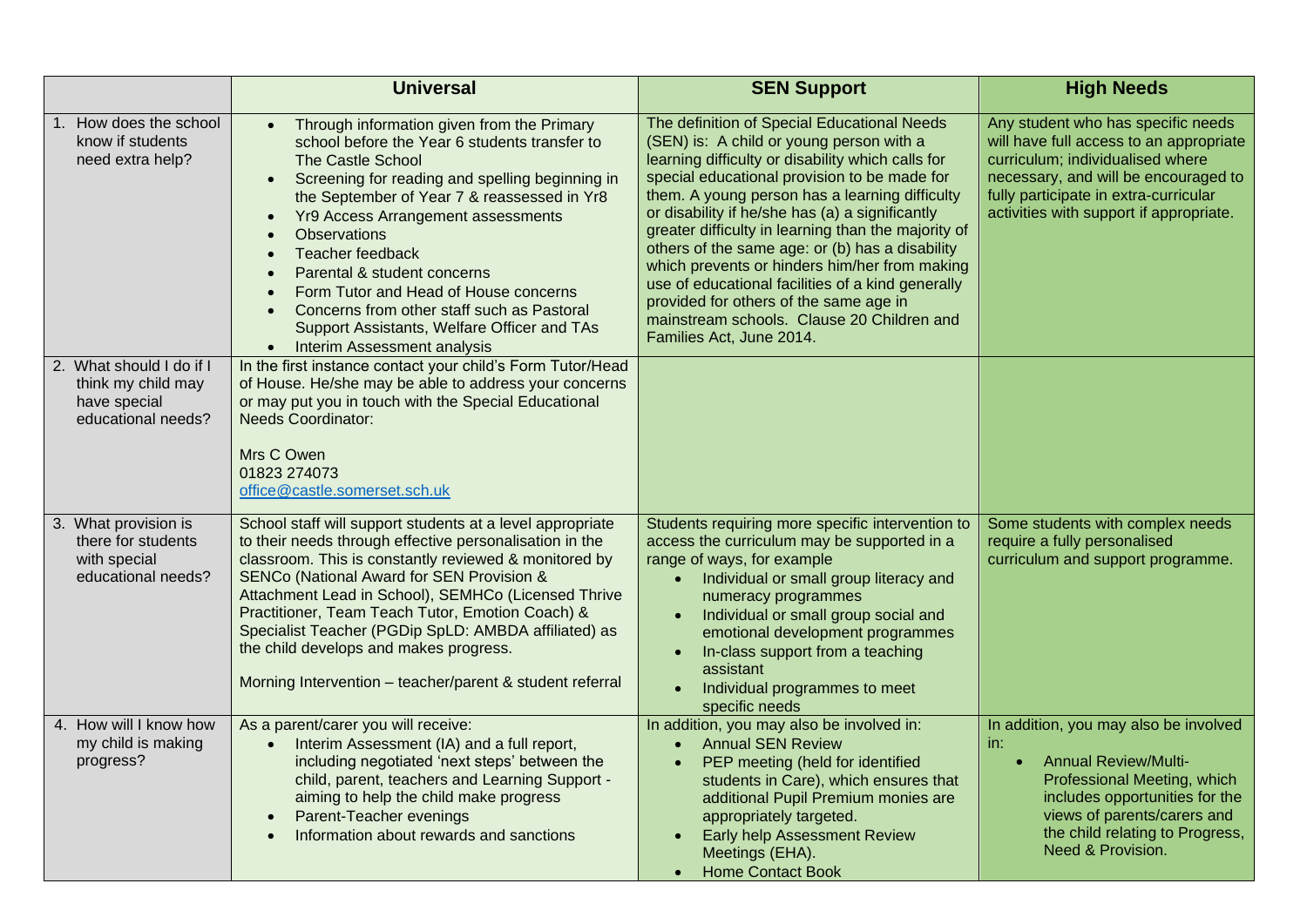| 5. How do I know what<br>progress my child                                 | All teachers are aware of every student's starting point<br>from Key Stage 2, and are aware of the rate of progress                                                                                                                                                                                                                                                                                                                                                                                                                                                                                                                                                                                                                                                                                                                                                                                                                                                                                 | Information from specific intervention<br>programmes<br>At any time you may contact your child's Form<br>Tutor/Head of House) or the SENCo for further<br>information.<br>Annual targets will be assessed against<br>progress during the Annual Review Meeting.                                                                                                                                                                                                                                             | At any time, you may contact your<br>child's Form Tutor/Head of House or<br>the SENCo/SEMHCo for further<br>information. |
|----------------------------------------------------------------------------|-----------------------------------------------------------------------------------------------------------------------------------------------------------------------------------------------------------------------------------------------------------------------------------------------------------------------------------------------------------------------------------------------------------------------------------------------------------------------------------------------------------------------------------------------------------------------------------------------------------------------------------------------------------------------------------------------------------------------------------------------------------------------------------------------------------------------------------------------------------------------------------------------------------------------------------------------------------------------------------------------------|-------------------------------------------------------------------------------------------------------------------------------------------------------------------------------------------------------------------------------------------------------------------------------------------------------------------------------------------------------------------------------------------------------------------------------------------------------------------------------------------------------------|--------------------------------------------------------------------------------------------------------------------------|
| should be making?                                                          | we expect each child to make whilst at The Castle<br>School over the 5 years. Progress can vary in each year,<br>but the overall progress is tracked.                                                                                                                                                                                                                                                                                                                                                                                                                                                                                                                                                                                                                                                                                                                                                                                                                                               | Progress will be conveyed at the end of<br>bespoke interventions.                                                                                                                                                                                                                                                                                                                                                                                                                                           |                                                                                                                          |
| 6. How will the<br>curriculum be<br>matched to my<br>child's needs?        | Broad and balanced curriculum (See Website).                                                                                                                                                                                                                                                                                                                                                                                                                                                                                                                                                                                                                                                                                                                                                                                                                                                                                                                                                        | Most students follow the same curriculum as<br>their peers, perhaps with minor adjustments.<br>Teachers are expected to support students by<br>personalising the lesson content to meet the<br>needs of all.                                                                                                                                                                                                                                                                                                | Where students have complex needs<br>teachers are supported by the SEN<br>Team.                                          |
| 7. What support will<br>there be for my<br>child's overall well-<br>being? | All students are supported through the House System.<br>Each student has a Form Tutor who takes them through<br>the 5 years at The Castle School. Every House has a<br>Head of House, overseeing approximately 200 children.<br>This provides 'mini schools' each with their own ethos,<br>but working within the values of the whole school. An<br>addition to this a member of the SLT will have oversight<br>over a students' year group.<br>Meetings, led by the Head of House, are attended by the<br>SENCo/SEMHCo/Specialist Teacher, Careers Team,<br>Attendance Officer Welfare Team and other members of<br>SLT linked with Progress and Support. At these<br>meetings students who are of concern for academic<br>and/or emotional issues will be discussed and<br>appropriate interventions identified. These students are<br>then carefully monitored. We adopt a graduated<br>response in all situations.<br><b>First Aid</b><br>The Castle School is mindful of the need to safeguard | All students who are identified with concerns<br>about their well-being will be offered<br>appropriate interventions including:<br><b>Mentors</b><br><b>Clubs</b><br><b>School Chaplain</b><br>Counselling<br>Mediation<br><b>Rewards</b><br><b>Pastoral Plans</b><br>Opportunities to work outside the<br>classroom in a supported environment<br>Careers advice<br>Support from other agencies, as<br>appropriate<br>Students with SEN may have a Key Worker,<br>usually a Teaching Assistant, who offers | Personal Care Needs are met in a<br>discrete and individual basis in                                                     |
|                                                                            | the well-being of all students and management of first<br>aid arrangements will be undertaken in such a way as to<br>ensure there is adequate training of staff, provision of<br>first aid equipment and recording of first aid treatment.<br>Any medications given are logged.                                                                                                                                                                                                                                                                                                                                                                                                                                                                                                                                                                                                                                                                                                                     | support with organisation, emotional needs<br>and liaises with parents/carers.<br>The Key Teaching Assistant is an important<br>member of staff for students with SEN, as they<br>will constantly monitor student well-being both<br>academically and emotional/health.<br>SENCo trained and part of school<br>safeguarding team.                                                                                                                                                                           | consultation with any appropriate<br>agencies. These will then be<br>reviewed at Annual SEN Review.                      |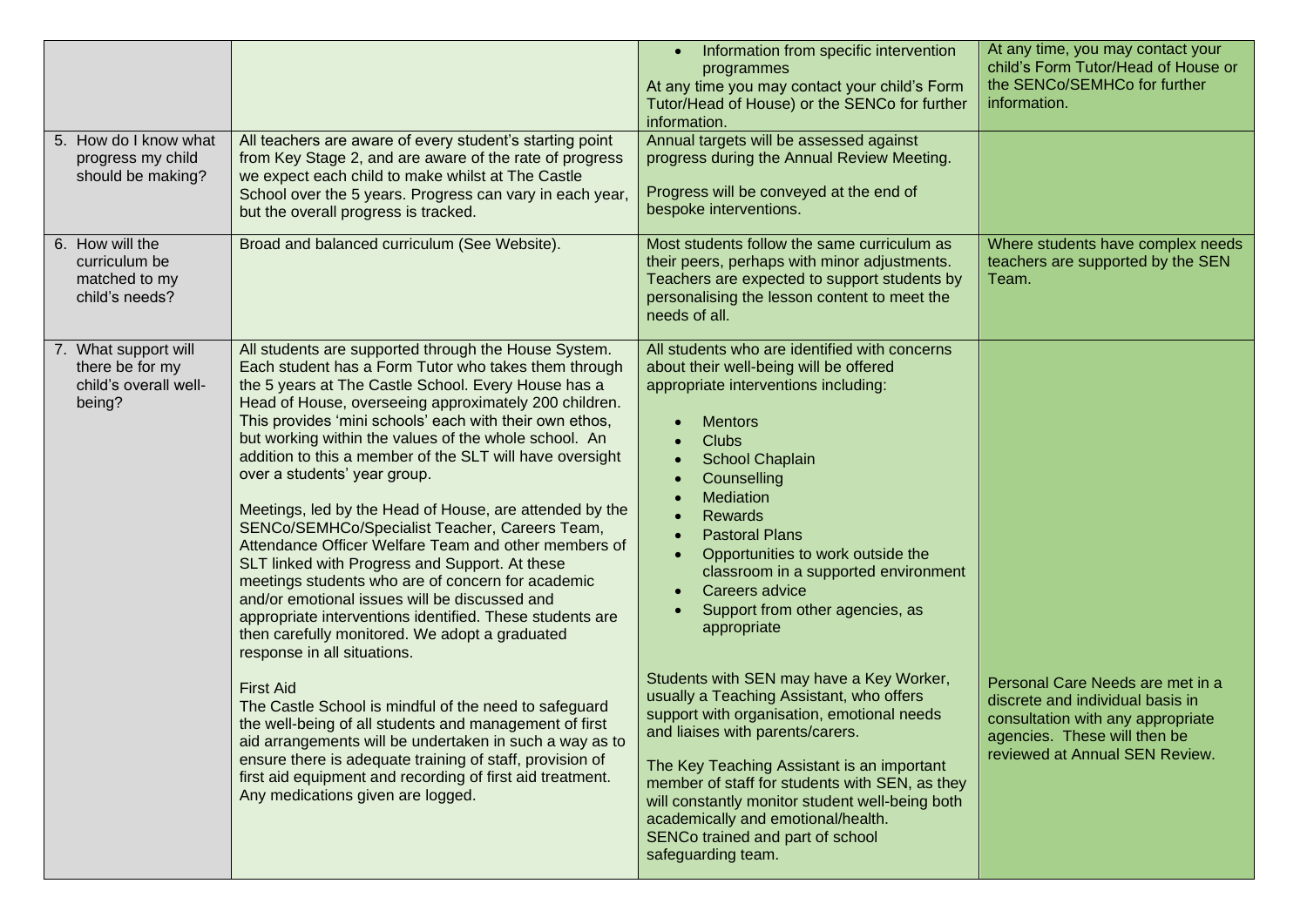|                                                                                            | Students with medical conditions<br>Students with specific health conditions will have an<br>individual Health Care Plan which will be drawn up in<br>consultation with the School Welfare Officer,<br>parent/carers and other health professionals as<br>necessary. This will outline the arrangements for<br>administering medication and provide advice for staff, in<br>the event of an emergency. Staff will take note of the<br>Health Care Plans when arranging any curriculum<br>enrichment activity.                | PHSE 'Theme Weeks' - Key TA works with<br>students [1:1] to ensure thorough<br>understanding and comprehension of key<br>strands at the most appropriate level (Keeping<br>Children Safe 2018).                                                                                                                                                                                                                                                                                                                                                                                                                                               | Research has shown that students<br>identified with an additional need,<br>including Children Looked After, can<br>be more at risk of abuse. Questions<br>addressing their safety will be<br>addressed through the various<br>Review processes. It is important to<br>acknowledge that students will be<br>monitored carefully, and for<br>parents/carers to see this as a<br>positive move and not accusatory. |
|--------------------------------------------------------------------------------------------|------------------------------------------------------------------------------------------------------------------------------------------------------------------------------------------------------------------------------------------------------------------------------------------------------------------------------------------------------------------------------------------------------------------------------------------------------------------------------------------------------------------------------|-----------------------------------------------------------------------------------------------------------------------------------------------------------------------------------------------------------------------------------------------------------------------------------------------------------------------------------------------------------------------------------------------------------------------------------------------------------------------------------------------------------------------------------------------------------------------------------------------------------------------------------------------|-----------------------------------------------------------------------------------------------------------------------------------------------------------------------------------------------------------------------------------------------------------------------------------------------------------------------------------------------------------------------------------------------------------------|
|                                                                                            | Safeguarding<br>If we have any concerns that a student is at risk we will<br>always follow our Safeguarding Policy. This means the<br>child's welfare is the paramount concern, over-riding<br>concerns for staff and parents/carers. We will involve<br>external agencies if we consider this to be in the child's<br>best interests.<br><b>Bullying</b><br>The Castle School is a fully inclusive school with a strict<br>anti-bullying ethos. Students are encouraged to discuss<br>any worries with any member of staff. | On-Line Safety - Close working with students<br>(SEN), parents and agencies where<br>appropriate on an adapted and appropriate<br>user agreement.                                                                                                                                                                                                                                                                                                                                                                                                                                                                                             |                                                                                                                                                                                                                                                                                                                                                                                                                 |
| 8. What Specialist<br>Services are<br>available within, or<br>accessible to the<br>school? | School based<br>Testing, and support for Specific Learning<br>$\bullet$<br>Difficulties such as Dyslexia and Dyscalculia<br>Speech and Language support<br>$\bullet$<br>Teaching Assistants have experience and<br>$\bullet$<br>training of working with students with general<br>learning difficulties, Dyslexia, Autism, Sensory<br>Impairments and any SEMH difficulties.<br>Some Teaching Assistants are trained to<br>$\bullet$<br>provide personal care<br>Counselling<br>$\bullet$<br><b>Careers Advisors</b>         | <b>External services</b><br><b>Educational Psychology</b><br><b>Advisory Teacher Support Services-</b><br>Learning Support; Language and<br>Communication; Sensory; Physical<br>Impairment and Medical Support Team<br>(PIMST)<br><b>Child and Adolescent Mental Health</b><br>Service (CAMHS)<br>Mental Health Schools Team (MHST)<br><b>Young Somerset</b><br><b>Education Safeguarding Services</b><br>(attendance)<br><b>School Nurses</b><br><b>EAL</b><br>Integrated Therapy Services, including<br>Occupational Therapy and<br>Physiotherapy<br>Counselling<br>$\bullet$<br>TDPC (PRU)<br><b>NHS Educational Support &amp; Liaison</b> |                                                                                                                                                                                                                                                                                                                                                                                                                 |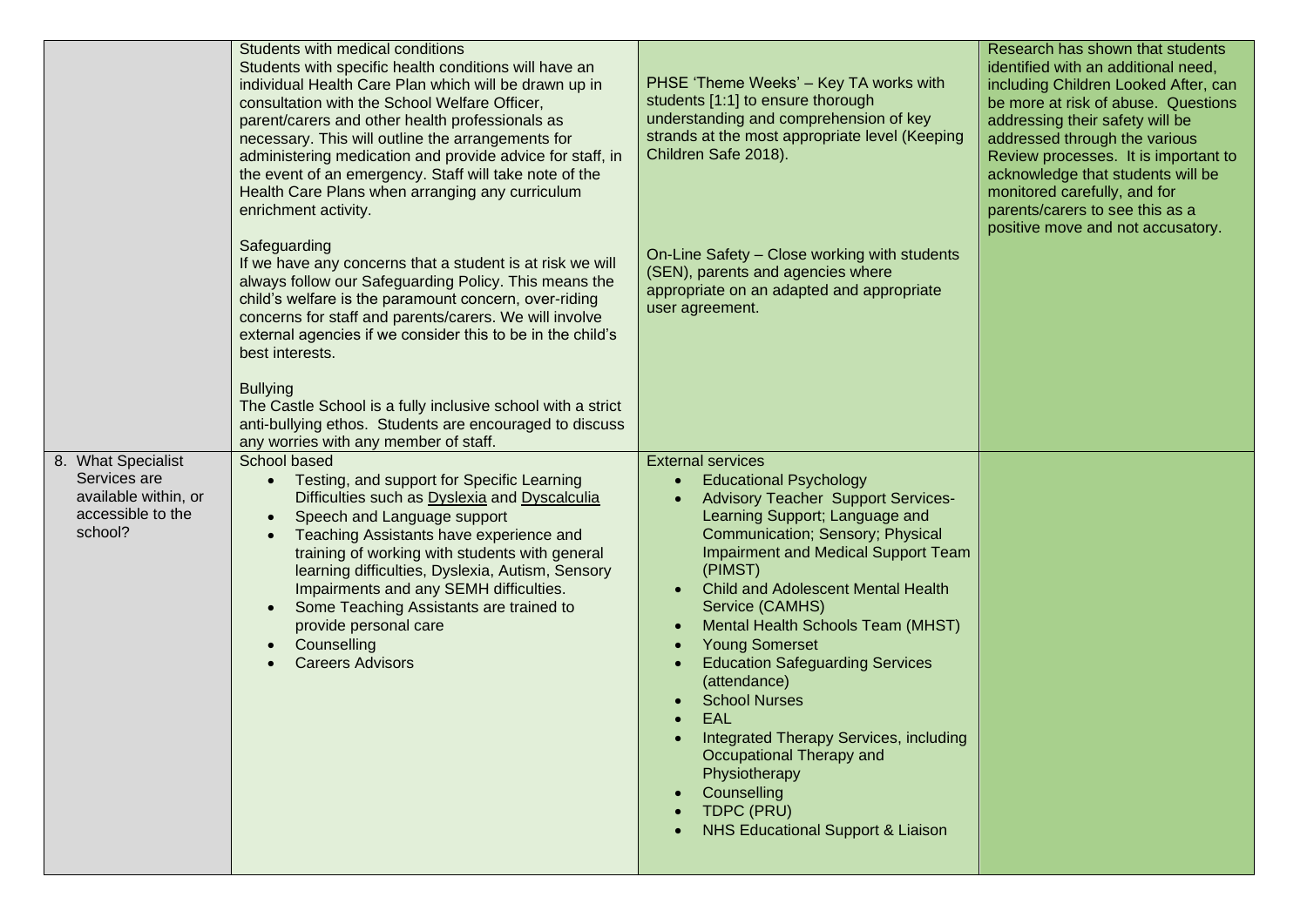| 9. What training is<br>available to staff<br>supporting students<br>with SEN?                              | Training for teaching students with Special Educational<br>Needs is considered essential. There is an on-going<br>programme of whole school training in teaching and<br>supporting students including<br><b>Specific Learning Difficulties</b><br>Autism<br>Hearing impairment<br>Visual impairment<br><b>EAL</b><br>Sensory support<br>Attachment/SEMH<br>Learning Support Services, along with other advisory<br>services provide specialist training for support staff.<br>In addition there is training in<br><b>Child Protection (Safeguarding)</b><br>First Aid awareness e.g. use of epi-pen, asthma<br>awareness, epilepsy awareness<br><b>Disability Awareness</b><br><b>Outstanding Teaching</b><br><b>Behaviour for Learning</b> | Individual members of Learning Support and<br><b>Pastoral Support</b><br><b>Manual Handling</b><br><b>Evac Chairs</b><br><b>Restorative Justice</b><br><b>Sexual Health</b><br><b>Anger Management</b><br>Self-Injury<br><b>Access Arrangements</b><br><b>Diagnostic Assessment</b><br><b>Attachment Lead in Schools</b><br><b>Zones of Regulation</b><br>Low intensity CBT<br><b>Emotion Coaching</b><br><b>Mental Health First Aid</b><br>Supervision is an integral part of the training<br>programme within the school. |  |
|------------------------------------------------------------------------------------------------------------|---------------------------------------------------------------------------------------------------------------------------------------------------------------------------------------------------------------------------------------------------------------------------------------------------------------------------------------------------------------------------------------------------------------------------------------------------------------------------------------------------------------------------------------------------------------------------------------------------------------------------------------------------------------------------------------------------------------------------------------------|-----------------------------------------------------------------------------------------------------------------------------------------------------------------------------------------------------------------------------------------------------------------------------------------------------------------------------------------------------------------------------------------------------------------------------------------------------------------------------------------------------------------------------|--|
| 10. How will I be<br>involved in making<br>decisions about and<br>planning for my<br>child's education?    | In addition to the opportunities listed above, (4) there are<br>many other occasions to be involved in your child's<br>education at The Castle School.<br>Induction process from Year 6 to Year 7<br>Meet the Tutor and Head of House evening<br>Year 7 & Meet the Teachers Year 7<br>Year 8 Curriculum Choices Evening<br><b>Year 9 Option Evening</b><br>Year 10 GCSE Launch Evening<br>Year 11 Study Evening<br>Post 16 College Open Evenings<br>We do encourage parents to be involved in their<br>children's education and expect parents to contact us if<br>they have concerns. Similarly, teachers will contact<br>parents to address issues promptly.                                                                              | Students will be fully engaged in discussions<br>regarding provision at all stages of their time at<br>The Castle School, primarily through Annual<br>Reviews and the Raising Achievement<br>Process.<br><b>Learning Support Events</b><br><b>Yr8 Greater Depth Curriculum Support</b><br><b>Yr9 GCSE Option Support</b>                                                                                                                                                                                                    |  |
| 11. How will my child be<br>included in activities<br>outside the<br>classroom, including<br>school trips? | As stated in our school aims, we expect all children to<br>participate in enrichment activities and we will<br>endeavour to overcome any barriers to inclusion.                                                                                                                                                                                                                                                                                                                                                                                                                                                                                                                                                                             | Key Adults in conjunction with other staff<br>provide support to allow participation.                                                                                                                                                                                                                                                                                                                                                                                                                                       |  |